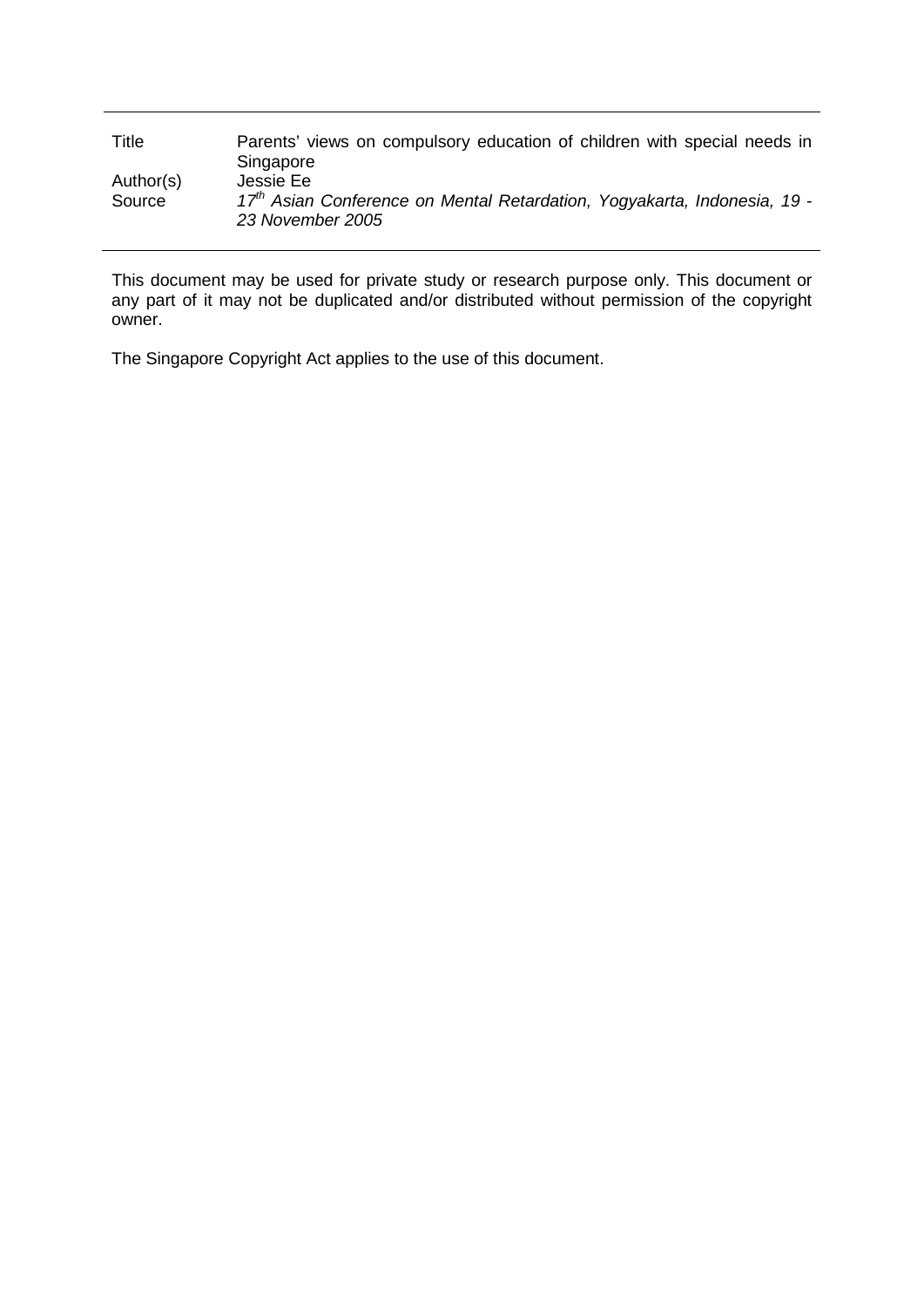# **Parents' Views on Compulsory Education of Children with Special Needs in Singapore**

### **Jessie Ee**

*Nanyang Technological University* 

### **Introduction**

In June 1997, the United States updated the Individuals with Disabilities Education Act (IDEA) by committing to provide "a world-class education for children" and that "once and for all children with disabilities have a right to be in the classroom". Similarly, such practices were enforced in Japan where all children are required by law to attend school once they reach the age of 6 years, including disabled children.

Singapore's survival and economic progress in the  $21<sup>st</sup>$  century depends on how well-prepared Singaporeans are for the challenges of globalization and technology. All children including children with special needs have also to be given a common core of knowledge and skills which will provide them an appropriate headstart and strong foundation for further education and training according to their abilities. By children with special needs, we refer to children with intellectual, sensory and physical disabilities. To date, compulsory education is only for children without disabilities attending regular schools in Singapore. It is not compulsory for children with special needs who have the ability to attend regular schools (e.g. physically disabled children with normal intelligence) or those who need to attend special schools catering to their special needs (for example, hearing impaired children). Thus, the responsibility of sending children with special needs to school is left entirely in the hands of their parents.

Special education in Singapore has taken a wide leap since the days when it was merely a few classes conducted by volunteers. To date, the management of the special schools consists of a tripartite arrangement involving the government, National Council of Social Services (NCSS) and the Voluntary Welfare Organisations (VWOs). However, currently, there is no data on parents' views about compulsory education for children with special needs.

A survey was conducted from May to August 2003 with the primary objectives of this study being to:

- ascertain if parents are in favour of compulsory education for children with special needs;
- identify the concerns that parents have, should compulsory education be implemented for special children;
- identify the advantages of compulsory education from the perspectives of the parents;
- gather the resources needed before compulsory education for special children can be put into place.

In addition, the data was to be analysed to answer these questions:

- 1. Do parents of different age groups have different viewpoints?
- 2. Do parents with children of different age groups have different concerns?
- 3. Do parents with different exceptional children have different concerns?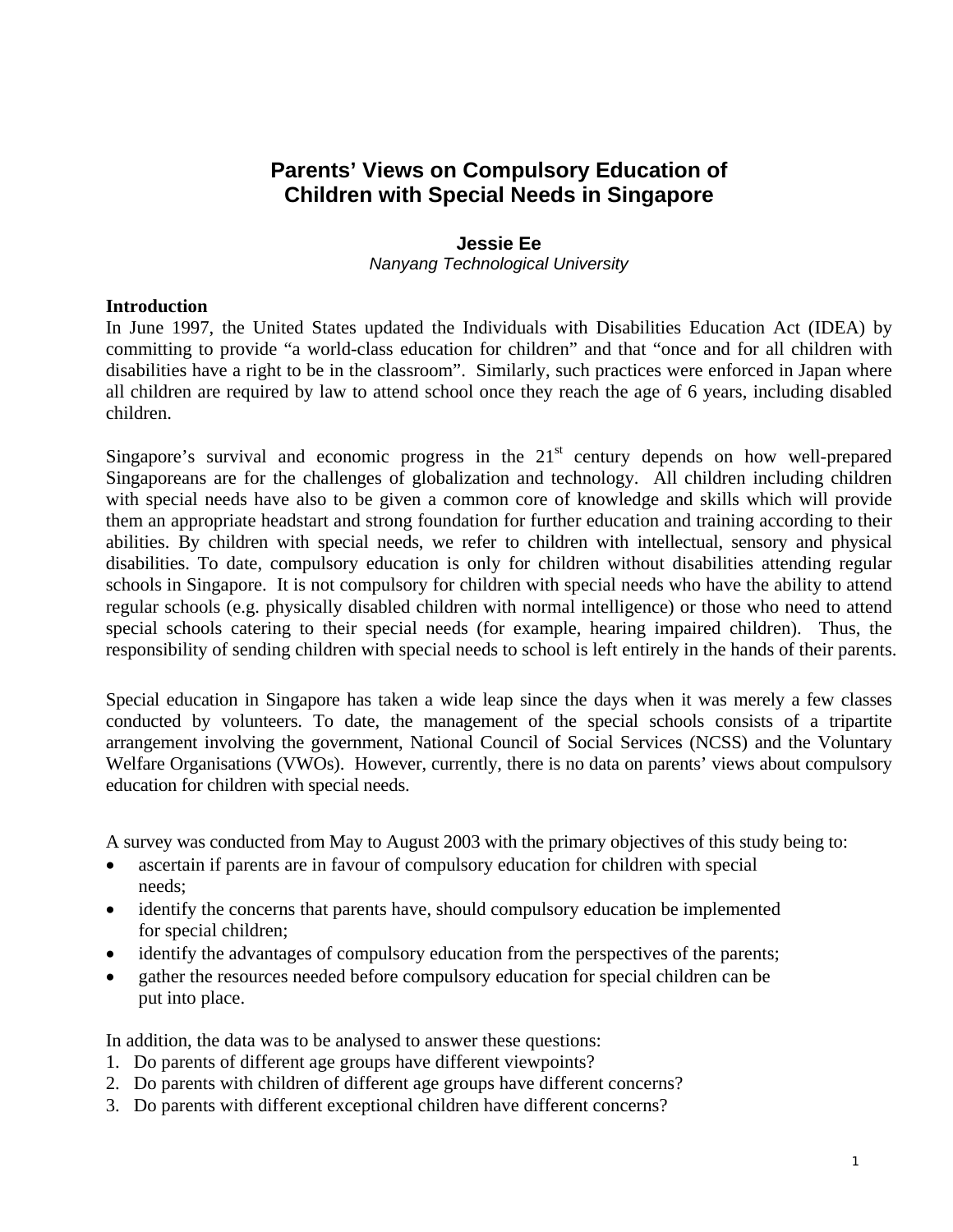It is hoped that the research will be able to address concerns that may surface.

# **Methodology**

# *Subjects*

All special schools in Singapore were invited to participate in the survey. Eighteen out of nineteen special schools and two service agencies working for the disabled responded. The principals / administrators in these special schools sought their teachers' assistance in distributing the survey to the children's parents<sup>1</sup> or caregivers. Over 90.5% of the parents responded to the survey. Some respondents did not provide complete data. However, the percentages reported here are for the total respondents of 2489. They consisted of 2253 parents (90.5%), 76 guardians (3.1%), and 160 unknown relationships to the child (6.4%). There were 873 males (35.1%), 1504 females (60.4%), and 112 with no information about gender (4.5%). 56.7% of these respondents were above 40 years of age (See Table 1).

Over 43% of the respondents had either primary or secondary school qualifications, including 31.5% with an "O" or "A" level qualifications. The racial composition of these respondents was 62.8% Chinese, 22.4% Malays, 8.2% Indians, 2.8% "others", 3.7% with missing data (See Table 1).

When asked about the number of children with special needs in the family, 85.0% said they had only one child with special needs, with a small percentage of 5.8% having 2 to 4 children with special needs in the family. However, 9.2% did not give this information. These responses gave a total of 2330 children with special needs reported in this study. On the other hand, the total responses to the question regarding the age groups of these children were 2297. This discrepancy could arise from missing information or misinterpretation of the questions.

Nevertheless, the 2330 children with special needs reported in this study easily make up to four schools of moderate size, which is a substantial issue calling out for urgent attention. Among the number of children with special needs, 78.0% were of school-going age, that is, from 7 years of age onward. The nature of their special needs, in ascending order of occurrences, was: visual (2.0%), physical (4.3%), hearing (9.0%), autistic spectrum disorder (10.8%), multiple disabilities (17.0%), and intellectual disabilities (51.1%) (see Table 1).

In classifying these respondents according to the different exceptional groups, the Mild Intellectually Disabled which comprises 1105 (44.4%) has the largest representation. The next highest exceptional representation is from the Moderately Intellectually Disabled group which accounts for 622 (25%) respondents. This is followed by the Multiply Disabled group which accounts for 476 (19.1%), the Hearing Impaired group with 209 (8.4%), the Visually Impaired group with 44 (1.85%) and the Physically Impaired with 33 (1.3%) respondents (Table 1).

<sup>1</sup> Parents in this article include 95% of respondents who are either guardians or with unknown relationships to the child.

### **Table 1. Bio-Data of Respondents in Frequency**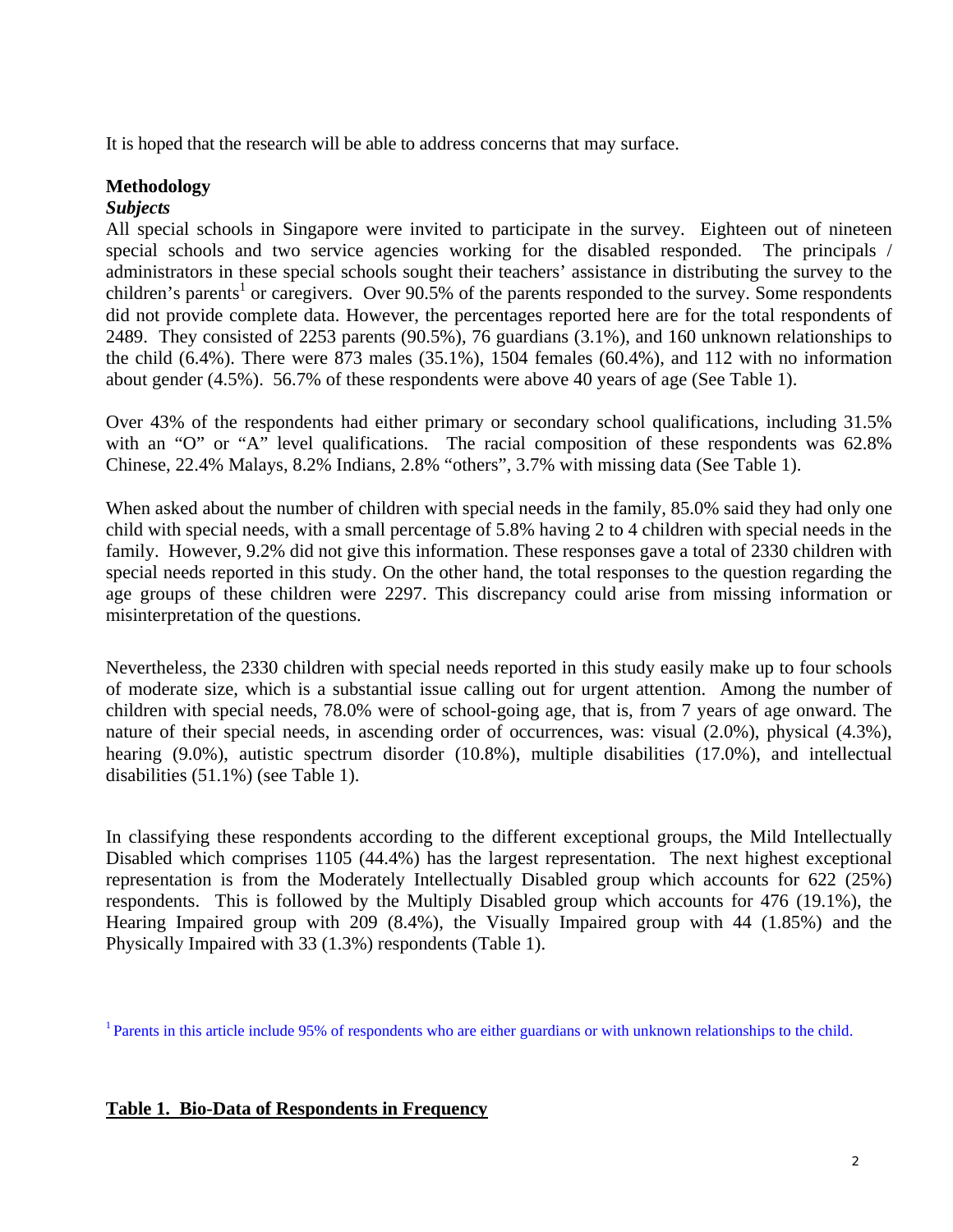|                             | Hearing             | Visual             | Physical                    | Mild ID      | Mod ID          | Multiply          | Total  |
|-----------------------------|---------------------|--------------------|-----------------------------|--------------|-----------------|-------------------|--------|
|                             | Impairment<br>(209) | Impairment<br>(44) | Impairment<br>(33)          | (1105)       | (622)           | Disabled<br>(476) | (2489) |
| Relationship                |                     |                    |                             |              |                 |                   |        |
| Parent                      | 194                 | 41                 | 31                          | 955          | 571             | 461               | 2253   |
| Guardian                    | 11                  | $\overline{c}$     | $\mathbf{1}$                | 44           | 16              | $\mathfrak{2}$    | 76     |
| Others                      | $\overline{3}$      |                    | $\mathbf{1}$                | 51           | 20              | 6                 | 81     |
| <b>Missing Data</b>         |                     |                    |                             |              |                 |                   | 79     |
| Gender                      |                     |                    |                             |              |                 |                   |        |
| Male                        | 79                  | 19                 | 6                           | 399          | 240             | 130               | 873    |
| Female                      | 125                 | 24                 | 26                          | 634          | 363             | 332               | 1504   |
| <b>Missing Data</b>         |                     |                    |                             |              |                 |                   | 112    |
| <b>Ethnic Group</b>         |                     |                    |                             |              |                 |                   |        |
| Chinese                     | 139                 | 33                 | 24                          | 623          | 401             | 344               | 1564   |
| Malay                       | 40                  | 5                  | 5                           | 289          | 136             | 82                | 557    |
| Indian                      | 20                  | 2                  | 3                           | 100          | 51              | 29                | 205    |
| Others                      | 8                   | $\mathbf{2}$       | $\mathbf{1}$                | 31           | $\overline{15}$ | 14                | 71     |
| <b>Missing Data</b>         |                     |                    |                             |              |                 |                   | 22     |
| Qualifications              |                     |                    |                             |              |                 |                   |        |
| Primary                     | 42                  | $\,$ 8 $\,$        | 5                           | 271          | 122             | 47                | 495    |
| Secondary                   | 56                  | 11                 | 9                           | 251          | 172             | 84                | 583    |
| " $O$ "/" $A$ "             | 67                  | 17                 | $\overline{10}$             | 319          | 197             | 175               | 785    |
| Poly                        | 14                  |                    | $\overline{\mathbf{3}}$     | 37           | 39              | 61                | 154    |
| <b>B.</b> Degree            | 11                  | $\overline{4}$     | $\sqrt{2}$                  | 64           | 38              | 59                | 178    |
| Postgraduate                | 9                   | 3                  | $\ensuremath{\mathfrak{Z}}$ | 23           | 9               | 23                | 70     |
| Others                      | 7                   |                    | $\mathbf{1}$                | 42           | 15              | 12                | 77     |
| <b>Missing Data</b>         |                     |                    |                             |              |                 |                   | 147    |
| <b>Age of Parents</b>       |                     |                    |                             |              |                 |                   |        |
| Below 20                    | $\mathbf{1}$        |                    |                             | 5            | 3               | 1                 | 10     |
| $20 - 25$                   | $\overline{4}$      |                    | $\mathbf{1}$                | 33           | $\overline{21}$ | $\overline{4}$    | 63     |
| $26 - 30$                   | 3                   |                    | $\mathbf{1}$                | 26           | 13              | 16                | 59     |
| $31 - 35$                   | 24                  | 5                  | 3                           | 72           | 58              | 103               | 265    |
| $36 - 40$                   | 64                  | $\overline{7}$     | $\overline{9}$              | 193          | 132             | 157               | 562    |
| Above 40                    | 110                 | 30                 | 19                          | 696          | 373             | 183               | 1411   |
| <b>Missing Data</b>         |                     |                    |                             |              |                 |                   | 119    |
| # Sp Children               |                     |                    |                             |              |                 |                   |        |
| 1                           | 183                 | 41                 | 30                          | 873          | 546             | 442               | 2115   |
| $\overline{2}$              | 16                  | $\mathbf{1}$       | $\mathbf{1}$                | 55           | 26              | 17                | 116    |
| $\ensuremath{\mathfrak{Z}}$ | 4                   |                    | $\mathbf{1}$                | 16           | $\sqrt{5}$      |                   | 26     |
| $\overline{4}$              |                     |                    |                             | $\mathbf{1}$ | $\mathbf{1}$    |                   | 2      |
| Missing Data                |                     |                    |                             |              |                 |                   |        |
| Child Age**                 |                     |                    |                             |              |                 |                   |        |
| $0 - 6$                     | 12                  | $\mathbf{1}$       | 3                           | 18           | 93              | 230               | 356    |
| $7 - 12$                    | 122                 | 24                 | 27                          | 379          | 265             | 194               | 1011   |
| $13 - 16$                   | 63                  | 9                  | $\boldsymbol{2}$            | 365          | 150             | 28                | 617    |
| 16 & above                  | 20                  | 5                  |                             | 191          | 87              | $10\,$            | 313    |
| <b>Missing Data</b>         |                     |                    |                             |              |                 |                   |        |
| <b>Special Needs</b>        |                     |                    |                             |              |                 |                   |        |
| 1 Intellectual              | 15                  | $\mathbf{1}$       |                             | 760          | 417             | $80\,$            | 1273   |
| 2 Hearing                   | 196                 |                    | $\mathbf{1}$                | 13           | $\overline{4}$  | $\overline{7}$    | 221    |
| 3 Visual                    | $\mathbf{1}$        | $26\,$             | $\overline{\mathbf{3}}$     | $10\,$       | $\overline{4}$  | $\overline{3}$    | 47     |
| 4 Physical                  |                     |                    | 25                          | 36           | 6               | 39                | 108    |
|                             | $\overline{8}$      | 9                  | 3                           | 88           |                 |                   |        |
| 5. Multiple<br>Disabilities |                     |                    |                             |              | 111             | 191               | 413    |
| 6 Autistic                  | 3                   | $\overline{4}$     |                             | 68           | 49              | 145               | 268    |
| <b>Missing Data</b>         |                     |                    |                             |              |                 |                   | 159    |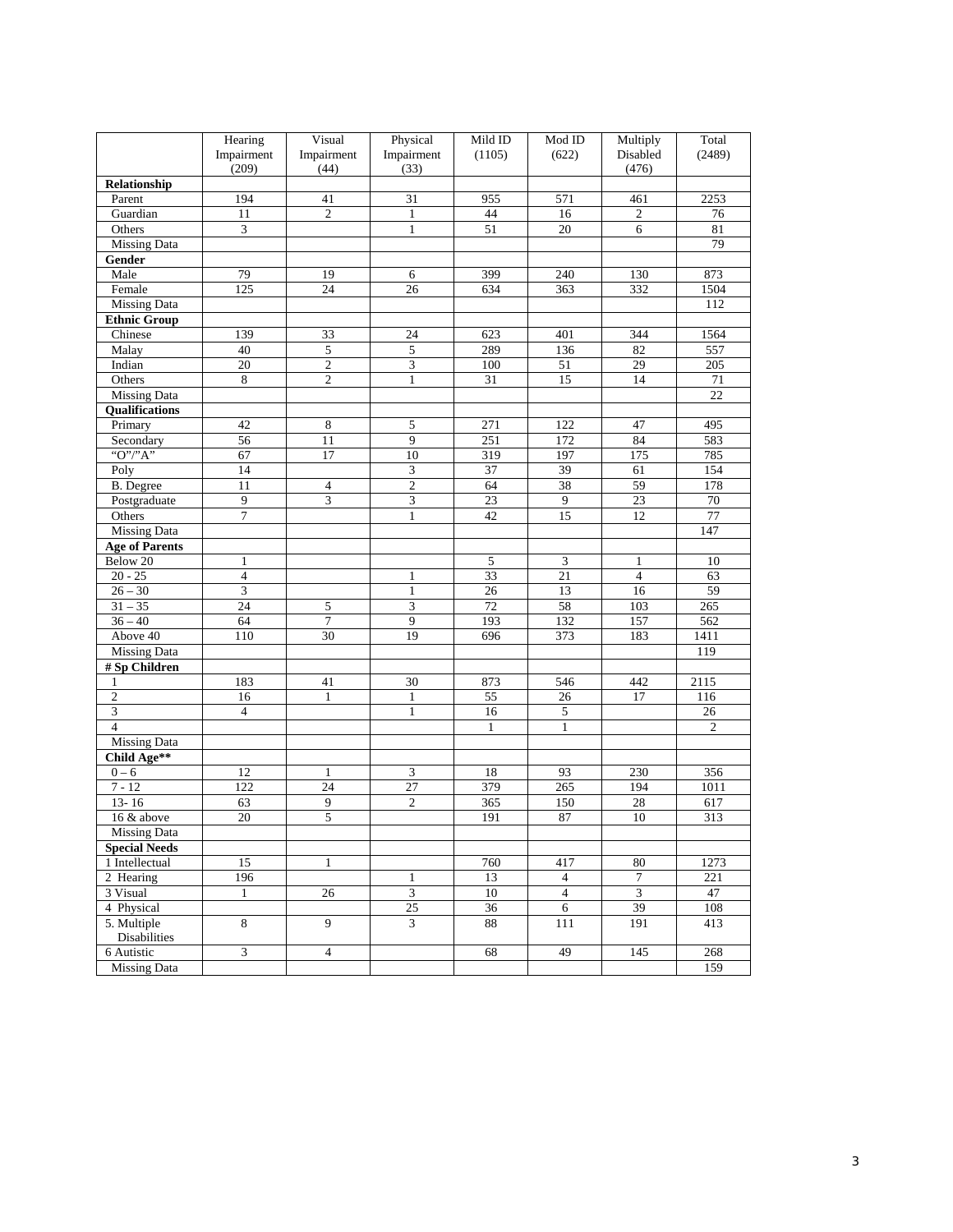### **Instrumentation**

To measure the parents' attitudes towards compulsory education for children with special needs, a questionnaire entitled *Parent Attitudes toward Compulsory Education of Children with Special Needs*  was designed by the researcher. There are altogether 24 items. Part I of the questionnaire consisted of 22 four-point Likert-type and two open-ended items. The 22 items form four factors, namely, positive perceptions (e.g. *I believe that my child with special needs can be made more independent through schooling*.), negative perceptions (e.g. *Schooling will cause my child with special needs to have lower self-esteem*.), transport concerns (e.g. *Transportation cost to school is too expensive as my child with special needs requires special services to travel*.), and other concerns (e.g. *The waiting lists in the special schools are far too long*.). Part II consists of data about parents and children already reported above.

### *Procedure*

The questionnaire in English was translated into Malay, Mandarin and Tamil so that parents of different racial groups could better understand the questions asked. Knowledgeable translators for the different language groups, namely, Chinese, Malay and Tamil were used to translate the questionnaire into the three languages and another set of expert translators to re-translate the questionnaire back into English to ensure that the questionnaires were very similar to the English version. The questionnaires were then sent to all the special schools to be administered to the parents of children with special needs by the school administrator. The returns from the administrators were close to 90% from all special schools.

### **Results and Discussion**

The percentages of the different types of responses to items 1 to 22 of the questionnaire are given in Table 2. There were different missing values from the items, ranging from a low of 33 (item 12) to 196 (item 18). The discussion will examine the four factors mentioned earlier.

### *Respondents' Positive Perceptions of Compulsory Education*

In general, the respondents' attitudes towards compulsory education for children with special needs were very positive. About 98.2% agreed to strongly agreed that all children should attend school, and 95.9% believed that education should be made compulsory as every child has the right to be educated. For more specific advantages, most of them agreed or strongly agreed that compulsory education will make their children more confident (97.5%), independent (97.1%), and happier (97.7%). Their children would also make more friends with other children (96.0%), and such friendship could develop not only in schools but also in the neighbourhood (91.7%). They also agreed that the schools could provide more meaningful opportunities to learn (96.6%) because they have better educational programmes (98.6%), which will be beneficial to their children (98.3%). These experiences will make it much easier for their children to integrate within the community (95.2%).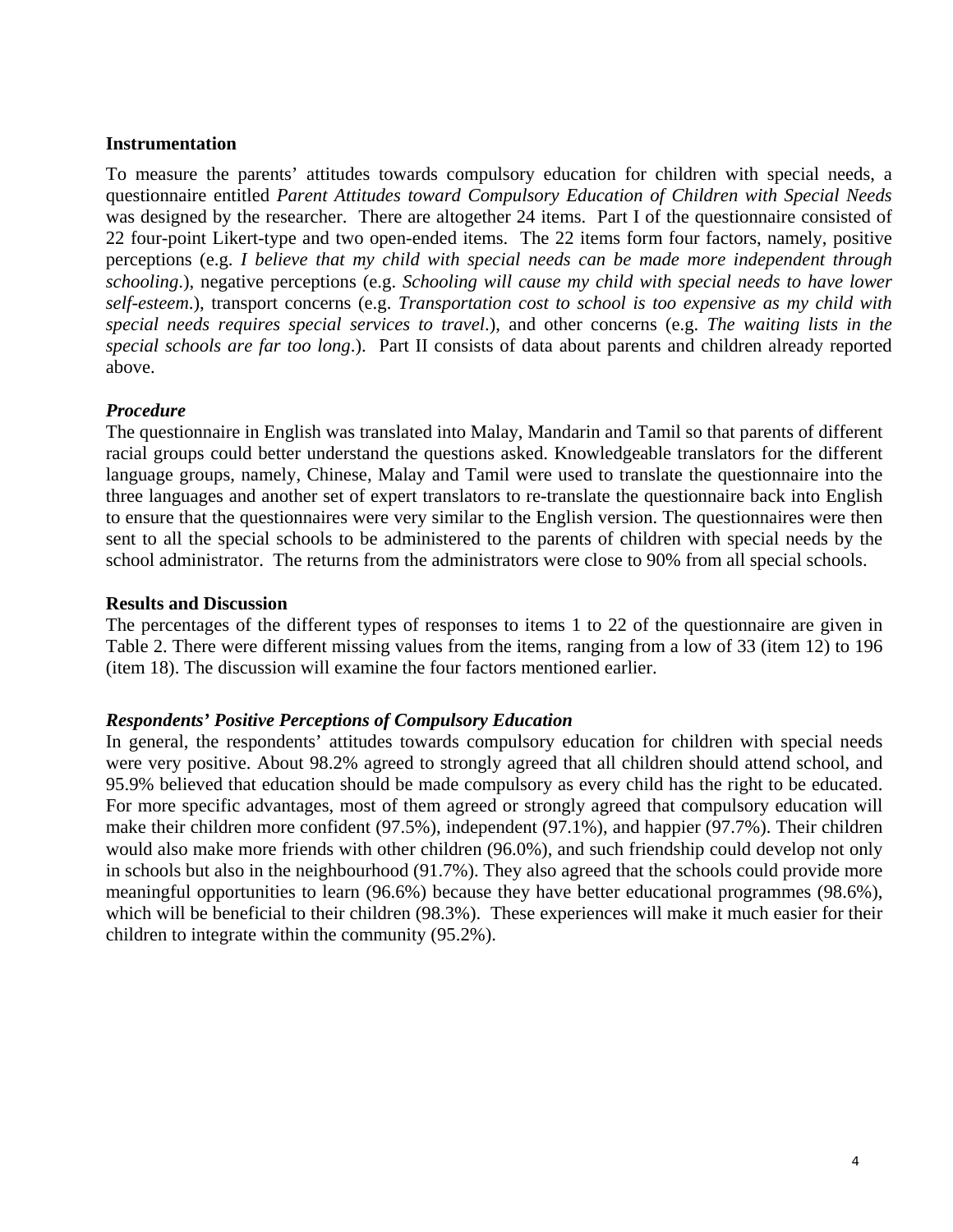|     | Item                                                                                                                                          | Strongly<br>Disagree<br>1 | Disagree<br>$\overline{2}$ | Agree<br>3 | Strongly<br>Agree<br>$\overline{4}$ | Mean | <b>SD</b> |
|-----|-----------------------------------------------------------------------------------------------------------------------------------------------|---------------------------|----------------------------|------------|-------------------------------------|------|-----------|
|     | <b>Positive Perceptions</b>                                                                                                                   |                           |                            |            |                                     |      |           |
| 1.  | All children with special needs should attend school.                                                                                         | 0.6                       | 1.2                        | 33.8       | 64.4                                | 3.62 | 0.54      |
| 6.  | I believe that my child with special needs can be made<br>more independent through schooling.                                                 | 0.8                       | 2.1                        | 46.2       | 50.9                                | 3.47 | 0.58      |
| 7.  | I believe that schooling will make my child with special<br>needs happier as he/she interacts with other children.                            | 0.7                       | 1.6                        | 48.6       | 49.1                                | 3.46 | 0.57      |
| 8.  | I have confidence that my child with special needs will<br>benefit from school.                                                               | 0.6                       | 1.2                        | 44.3       | 54.0                                | 3.52 | 0.55      |
| 9.  | There are better educational opportunities for my child<br>with special needs in schools.                                                     | 0.5                       | 2.0                        | 52.1       | 45.4                                | 3.42 | 0.56      |
| 10. | Children with special needs can find more friends in<br>school than at home.                                                                  | 0.8                       | 3.2                        | 51.6       | 44.4                                | 3.40 | 0.59      |
| 12. | Schools can plan and provide better educational<br>programmes for my child with special needs.                                                | 0.4                       | 1.0                        | 52.3       | 46.3                                | 3.44 | 0.54      |
| 13. | The education of children with special needs should be<br>made compulsory as every child has the right to be<br>educated.                     | 0.6                       | 3.5                        | 38.1       | 57.8                                | 3.53 | 0.60      |
| 14. | My child with special needs will have more meaningful<br>opportunities to learn in school than at home or in his/her<br>neighbourhood.        | 0.8                       | 2.6                        | 48.9       | 47.7                                | 3.44 | 0.59      |
| 15. | The more time my child with special needs spends in<br>school, the more likely that he/she will be able to<br>integrate within the community. | 0.5                       | 4.4                        | 55.8       | 39.4                                | 3.34 | 0.58      |
| 16. | Schooling will enhance the confidence of my child with<br>special needs.                                                                      | 0.6                       | 2.0                        | 56.0       | 41.5                                | 3.38 | 0.56      |
| 19. | Children with special needs can develop a wider circle of<br>friends in school than in their neighbourhood.                                   | 0.9                       | 7.4                        | 62.7       | 29.0                                | 3.20 | 0.60      |
|     | <b>Negative Perceptions</b>                                                                                                                   |                           |                            |            |                                     |      |           |
| 2.  | I believe that it is better for my child with special needs to<br>be schooled at home.                                                        | 37.0                      | 52.6                       | 7.7        | 2.7                                 | 1.77 | 0.71      |
| 3.  | It will not make a difference whether my child with<br>special needs is in school.                                                            | 47.0                      | 44.1                       | 5.9        | 3.0                                 | 1.65 | 0.73      |
| 4.  | Schooling will cause my child with special needs to have<br>lower self-esteem.                                                                | 40.9                      | 51.2                       | 5.6        | 2.2                                 | 1.69 | 0.68      |
| 5.  | The more time my child with special needs spends in<br>school, the more likely that he/she will end up feeling<br>lonely and left out.        | 37.2                      | 55.0                       | 5.0        | 2.7                                 | 1.73 | 0.68      |
| 20. | I will not enrol my child with special needs in school as<br>he/she may be mistreated.                                                        | 31.9                      | 55.8                       | 8.4        | 3.9                                 | 1.84 | 0.73      |
|     | <b>Transport Concerns</b>                                                                                                                     |                           |                            |            |                                     |      |           |
| 11. | Transportation cost to school is too expensive as my child<br>with special needs requires special services to travel.                         | 3.8                       | 21.9                       | 47.7       | 26.6                                | 2.97 | 0.80      |
| 17. | It is difficult to send my child with special needs to school<br>as it is a long and tiring journey to the nearest special<br>school.         | 11.1                      | 42.2                       | 35.4       | 11.2                                | 2.47 | 0.83      |
|     | <b>Other Concerns</b>                                                                                                                         |                           |                            |            |                                     |      |           |
| 18. | The waiting lists in some special schools are far too long.                                                                                   | 3.2                       | 27.0                       | 54.1       | 15.7                                | 2.82 | 0.72      |
| 21. | There should be trained professionals to meet the<br>educational needs of my child with special needs in<br>schools.                          | 0.8                       | 1.9                        | 40.7       | 56.5                                | 3.53 | 0.58      |
| 22. | I am willing to pay for my child with special needs to<br>attend school.                                                                      | 2.0                       | 8.4                        | 67.2       | 22.4                                | 3.10 | 0.62      |

# **Table 2. Respondents' Responses in Percentages**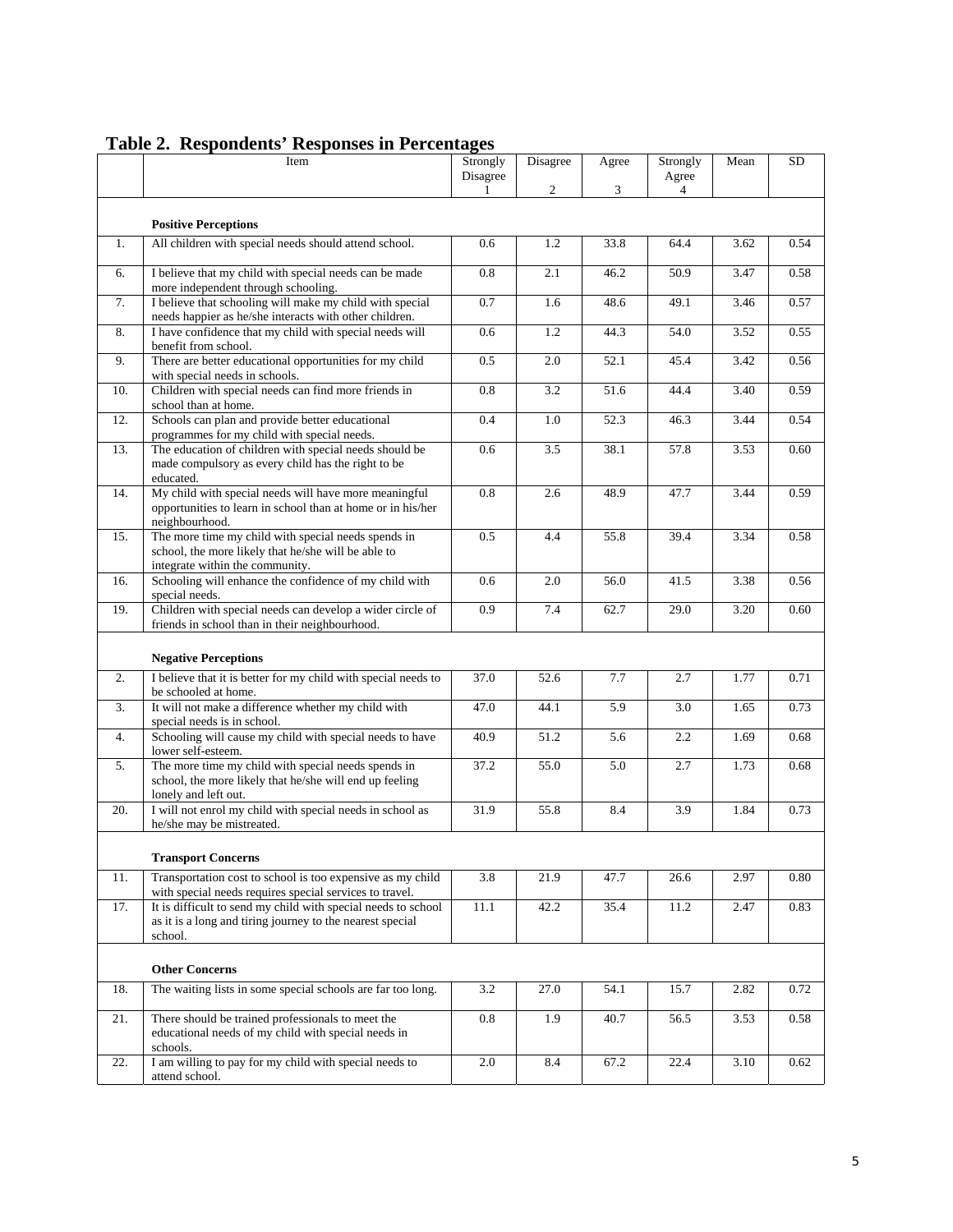Over seventy-one percent of the respondents provided reasons for indicating "Yes" that compulsory education should be made available to children with special needs as requested in question 23 (Table 3). They felt that education is important and that children with special needs may be able to gain more knowledge as well as benefit much from schooling (727 or 29.2%). A further 536 or 21.5% felt that children with special needs will develop independence and confidence in their daily living. Some respondents reported that it will allow the children to develop social skills as well as make friendships (429 or 17.2%). The needs of these children are also met should they go to school (276 or 11.1%) and that these children should be given equal opportunity as compared to their normal peers (201 or 8.1%).

Some respondents also perceived the importance of compulsory education as protecting and empowering the children from dysfunctional families. For example,

153/6: *Compulsory education will protect those children from disadvantaged or dysfunctional families where the caregivers lack the means or knowledge to maximize the child's potential whatever his/her functioning level.* 

### *Respondents' Negative Perceptions of Compulsory Education*

From the quantitative analysis (Table 2), approximately 10.4% of respondents agreed or strongly agreed that their children with special needs should be schooled at home (8.9%) probably because schooling may not make a difference in their children's learning. Others were concerned that schooling may cause low self-esteem (7.8%) or loneliness (7.7%) among their children and the probability that their children being mistreated in schools (12.3%). Yet, an insignificant percentage in the qualitative data of the respondents indicated "No" (3.0%) to compulsory education (Table 3). The reasons given were related to transport cost and waiting time or no interest. However, these responses were not significant in numbers. An example is:

16/12: *There should be sufficient resources to eliminate waiting list time as the child with special needs cannot wait to be educated. TIME is the biggest enemy for a child with special needs.* 

### *Respondents' Concerns Regarding Transportation*

From Table 2, 74.3% of the respondents agreed or strongly agreed that transportation was too expensive. Yet, only 46.6% agreed that it was difficult to send their children to school as the distance to the nearest school can be a long and tiring one. However, only 12% of these respondents responded qualitatively in Table 3. This may indicate that transportation was manageable and not a problem for some respondents. For example:

4/4: *Every Singaporean counts …It gives the parents a sense of satisfaction and achievement in seeing them going to school. Sending them to school will greatly depend on the school fees and transport fees. If these fees are exorbitant and do not have the government support, we will be discouraged. We too pay income tax etc. and these children are Singaporeans. Do they have to incur high costs for being special which is no fault of theirs or ours i.e. the parents.*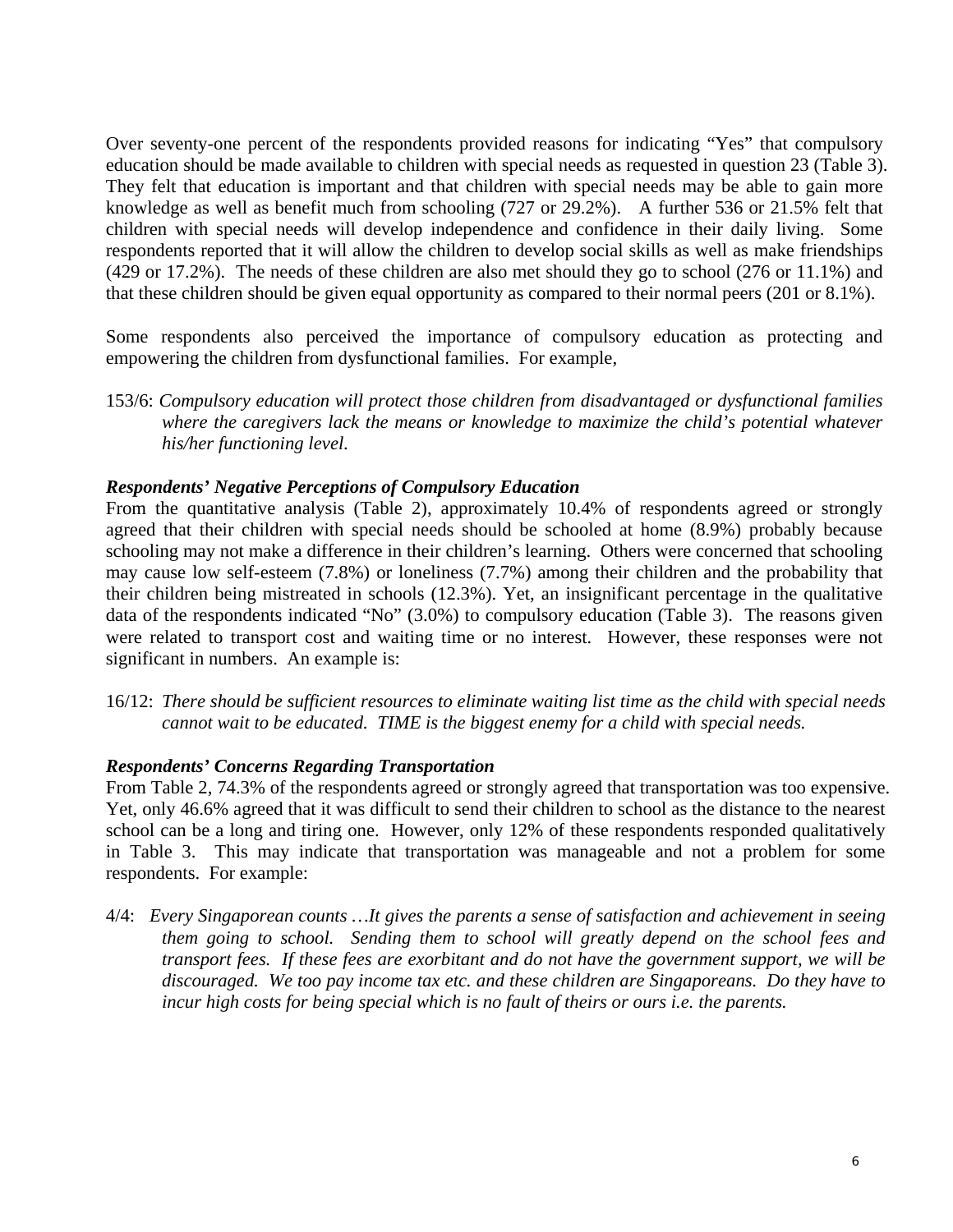| <b>School</b>  |                                                                                                                      | <b>Hearing</b><br>Impairment |        | <b>Visual</b>  | Impairment | Physical       | Impairment | <b>Disability</b> | <b>Mild Intellectual</b> | <b>Disability</b> | <b>Mod Intellectual</b> | Mu<br>Ha        |
|----------------|----------------------------------------------------------------------------------------------------------------------|------------------------------|--------|----------------|------------|----------------|------------|-------------------|--------------------------|-------------------|-------------------------|-----------------|
|                | <b>Total Respondents</b>                                                                                             | 209                          | (100)  | 44             | (100)      | 33             | (100)      | 1105              | (100)                    | 622               | (100)                   | 476             |
|                | <b>No Comments</b>                                                                                                   | $\overline{4}$               | (1.9)  | 3              | (6.8)      | 12             | (36.4)     | 141               | (12.8)                   | 122               | (19.6)                  | 35 <sub>2</sub> |
|                | <b>Yes Response</b>                                                                                                  | 197                          | (94.3) | 39             | (88.6)     | 21             | (63.6)     | 927               | (83.9)                   | 480               | (77.2)                  | 116             |
| 1              | Education is important e.g. gain<br>knowledge, develop full potential,<br>more rounded personality, benefit<br>child | 71                           | (34.0) | 9              | (20.5)     | $\overline{4}$ | (12.1)     | 308               | (27.9)                   | 197               | (31.7)                  | 138             |
| 2              | Equal opportunity for all and<br>avoid discrimination                                                                | 20                           | (9.6)  | 9              | (20.5)     | $\overline{2}$ | (6.0)      | 73                | (6.6)                    | 58                | (9.3)                   | 39              |
| 3              | Develop independence e.g. for<br>survival in life, for confidence,<br>better future, get job                         | 38                           | (18.2) | 8              | (18.1)     | 9              | (27.3)     | 218               | (19.5)                   | 157               | (2.5)                   | 106             |
| 4              | Afraid of punishment / law if<br>children are not in school                                                          | 3                            | (1.4)  |                |            |                |            | 4                 | (0.0)                    | 5                 | (0.0)                   | 8               |
| 5              | Needs of Children are met by<br>teachers and therapists                                                              | 14                           | (6.7)  | 6              | (13.6)     |                |            | 89                | (8.1)                    | 94                | (15.1)                  | 73              |
| 6              | Developing social skills e.g. make<br>friends, happier in school                                                     | 34                           | (16.3) | 8              | (18.1)     | 11             | (33.3)     | 163               | (14.8)                   | 122               | (19.6)                  | 91              |
| 7              | Time factor / Waiting time                                                                                           | $\overline{2}$               | (1.0)  | $\mathbf{1}$   | (2.3)      |                |            | 2                 | (0.0)                    | $\overline{2}$    | (0.0)                   | $\mathbf{2}$    |
| 8              | Transport to school, distance<br>and cost                                                                            | $\overline{2}$               | (1.0)  |                |            |                |            | 4                 | (0.0)                    | 4                 | (0.0)                   | 2               |
| 9              | Certification / Recognition by<br>society                                                                            |                              |        |                |            |                | (3.0)      | 1                 | (0.0)                    |                   |                         | 1               |
| 10             | Test child                                                                                                           | $\overline{2}$               | (1.0)  |                |            |                |            | $\overline{2}$    | (0.0)                    | 1                 | (0.0)                   | $5\vert$        |
|                | No Response                                                                                                          | 8                            | (3.8)  | $\overline{2}$ | (4.5)      |                |            | 37                | (3.3)                    | 20                | (3.2)                   | 8 <sup>1</sup>  |
|                | Costs related                                                                                                        | $\overline{2}$               | (1.0)  |                |            |                |            | 5                 | (0.0)                    | 5                 | (0.0)                   |                 |
| $\overline{2}$ | Time spent / Waste time                                                                                              |                              |        |                |            |                |            |                   |                          |                   | (0.0)                   | 1               |

**Table 3. Qualitative Reasons for Choice of Compulsory Education in Frequency and Percentages (in brackets)**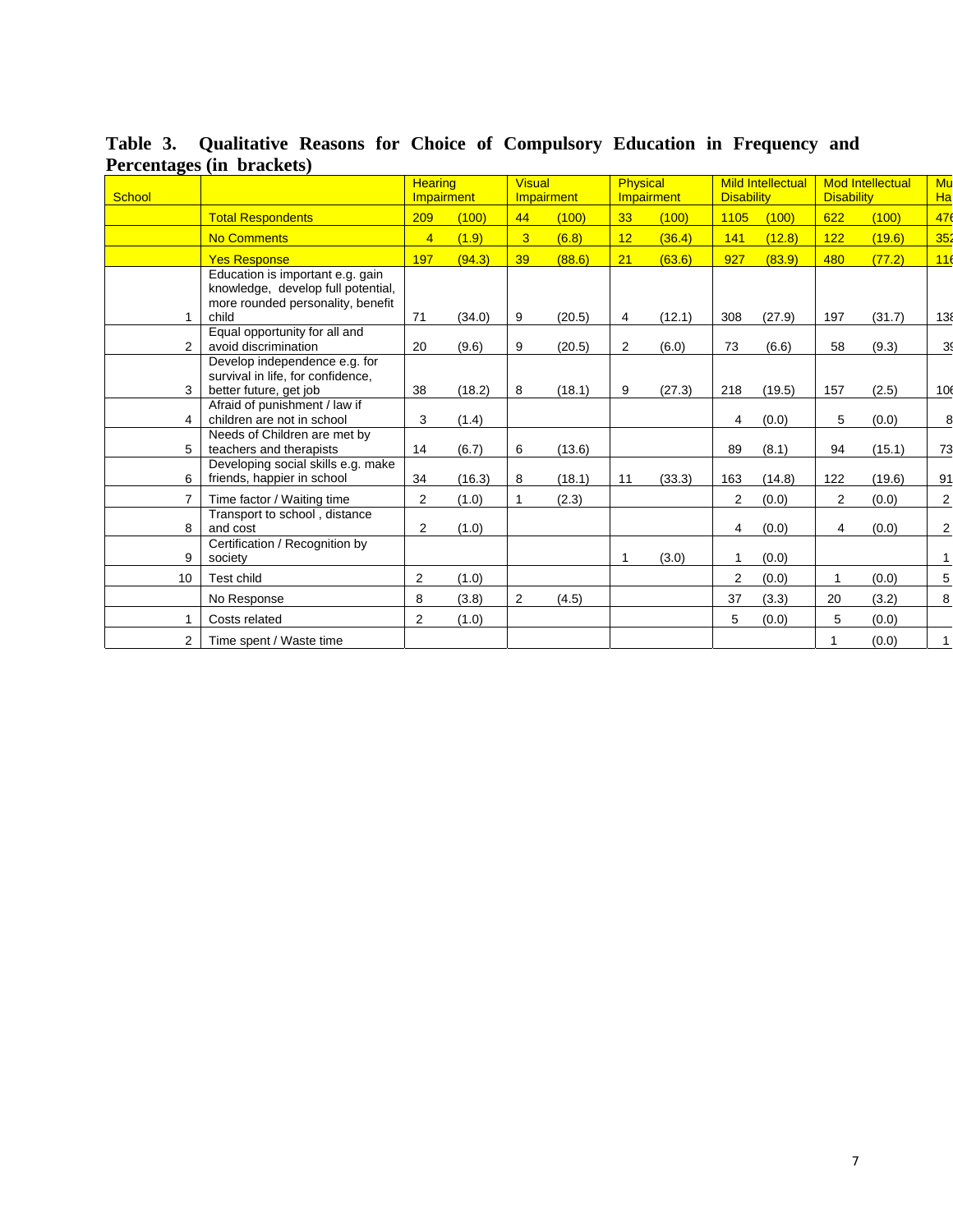27/1: *Transportation to school costs about \$140/- as the child is staying at Hougang. This is very expensive compared to normal buses to ordinary school. Can there be a subsidy for such school transport that the school can look into because parents are not earning much.* 

# *Other Concerns*

Respondents had also other concerns for their children with special needs being schooled (Table 2). For example, the long waiting list (69.8%), the importance of having trained professionals to meet their children's educational needs (97.2%). Despite these concerns, 89.6% were willing to pay for their children to attend schools.

Other major parental concerns that were raised in the qualitative data are:

- more special attention to the needs of children with special needs
- 4/6: *The Ministry of Education should also pay attention to these children to maximize their potential and not solely concentrate on normal schools.*
- more relevant and effective programmes in the special schools
- 18/6: *There should be more therapy programmes for children with physical difficulties*
- 75/11: *Not every special school in Singapore has linguistic therapists. Hope there could be improvement in future.*
- the need to educate the parents of children in the mainstream
- 65/2: *I feel that apart from getting the special needs children ready for compulsory education, there is also a need to educate the public or parents and children from mainstream schools about the special needs children and their disabilities.*
- the need for a centralized agency
- *17/3 Pushing for a compulsory education for children with special needs is definitely one big step forward. Ensuring affordability and helping the schools, especially the regular schools to cope with having children with special needs in their school is another big challenge. In this respect, a centralized agency or department to take on this critical role will be very helpful.*
- 62/11: *It will be better if special schools are managed by MOE.*
- 15/1: *That special education should be under the ambit of the Ministry of Education in order to provide the best to such children and to be fair to them when compared to children in the mainstream who are fully supported by the MOE.*
- issues on special education teachers and school facilities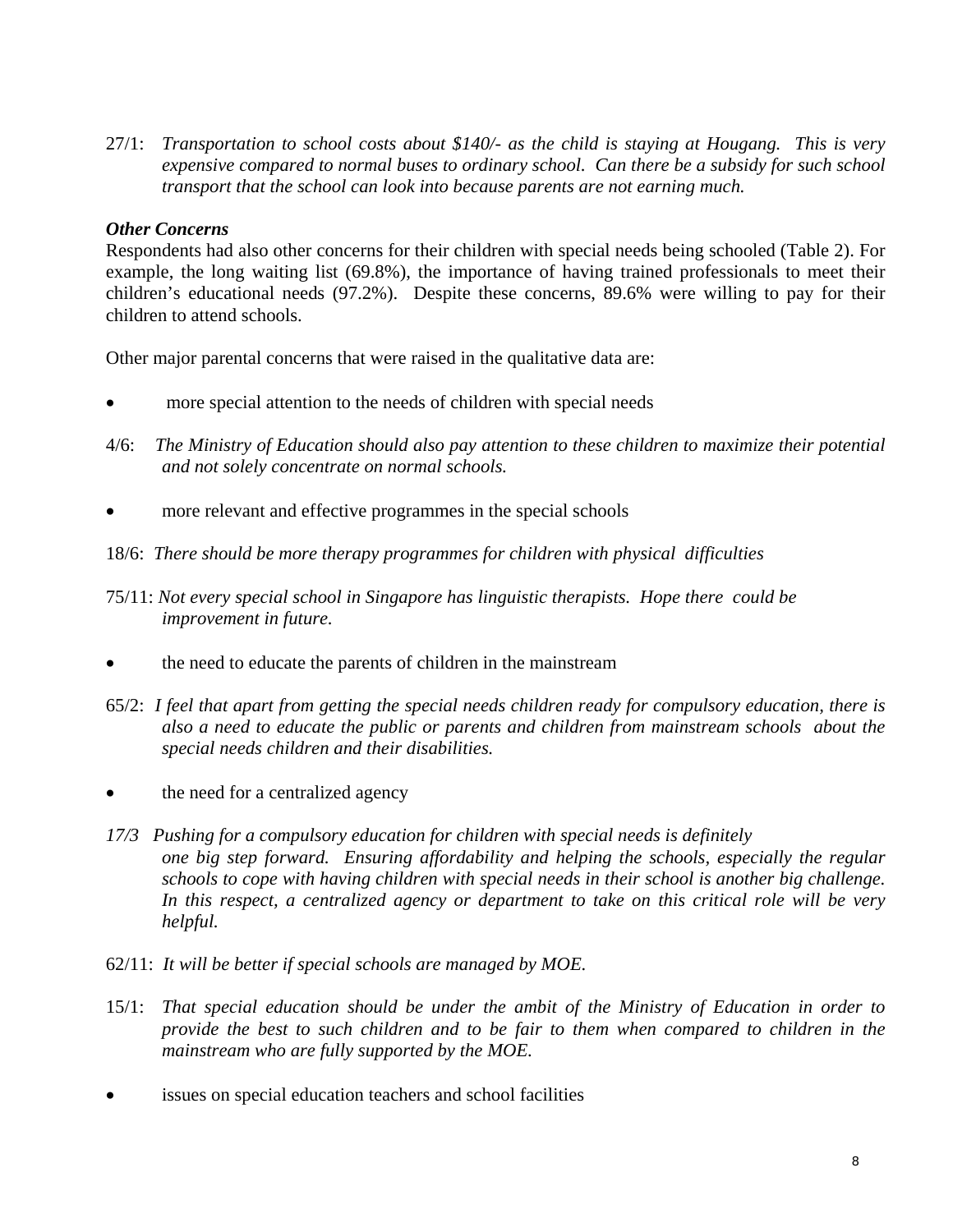- 43/1: *Government must always aid the needs of special schools namely, facilities and good/caring teachers and volunteers. Good pay and career advancement. Analogy: "If you only pay peanuts, there will be only monkeys around".*
- 3/3 *Teachers should be given courses to handle these children with special needs as from my experience, teachers are not aware of these children and do not know how to handle these children.*
- make funds available
- 44/8 *The Singapore Government should not treat children with special needs as second-rate when compared to other 'normal' students. The treatment, such as subsidisation fees, teaching aids & equipment etc, should be equal to both 'normal' students & those with special needs. Buildings & facilities should be new & allow value-addition & these special schools should not be those abandoned premises left by 'normal' schools. The premises might not be able to cater to the requirements of the children with special needs.*
- 22/13: *Most of the special schools are in run-down or old buildings. Why aren't funds being provided to build brand new school buildings / facilities like the normal schools? Special school students deserve the best education & facilities like the normal children.*
- lower cost fees
- 26/20 *The school knows the child's needs. I hope the fees would be adjusted to satisfy people who cannot afford expensive fees.*
- given equal opportunities for education
- 195/8 *Every child should be treated equally, no matter what is his difficulty. … No child should be deprived of education plus a change to integrate to the community.*
- 157/6 *Every child has a right to education. Being disabled doesn't mean he/she is unable to read, write, socialize, interact physically and mentally. He/She needs the exposure to improve and progress with the society like any other normal children. They did not choose to be born this way.*
- 18/10 *I believe that all children should be entitled to education including those with special needs. It is important for children with special needs to be provided with education for their futureand be useful in society. If they are not taught the basic of living, social behaviours, right and wrong, there will be long term impact on the community.*
- 4/15 *Every child has a right to education. As Singapore takes pride in being a member of the World's most influential nations (e.g. member of the security council at UN), Singapore should consider how it looks after its weakest children, and not subject them to being neglected at the best.*
- more parental involvement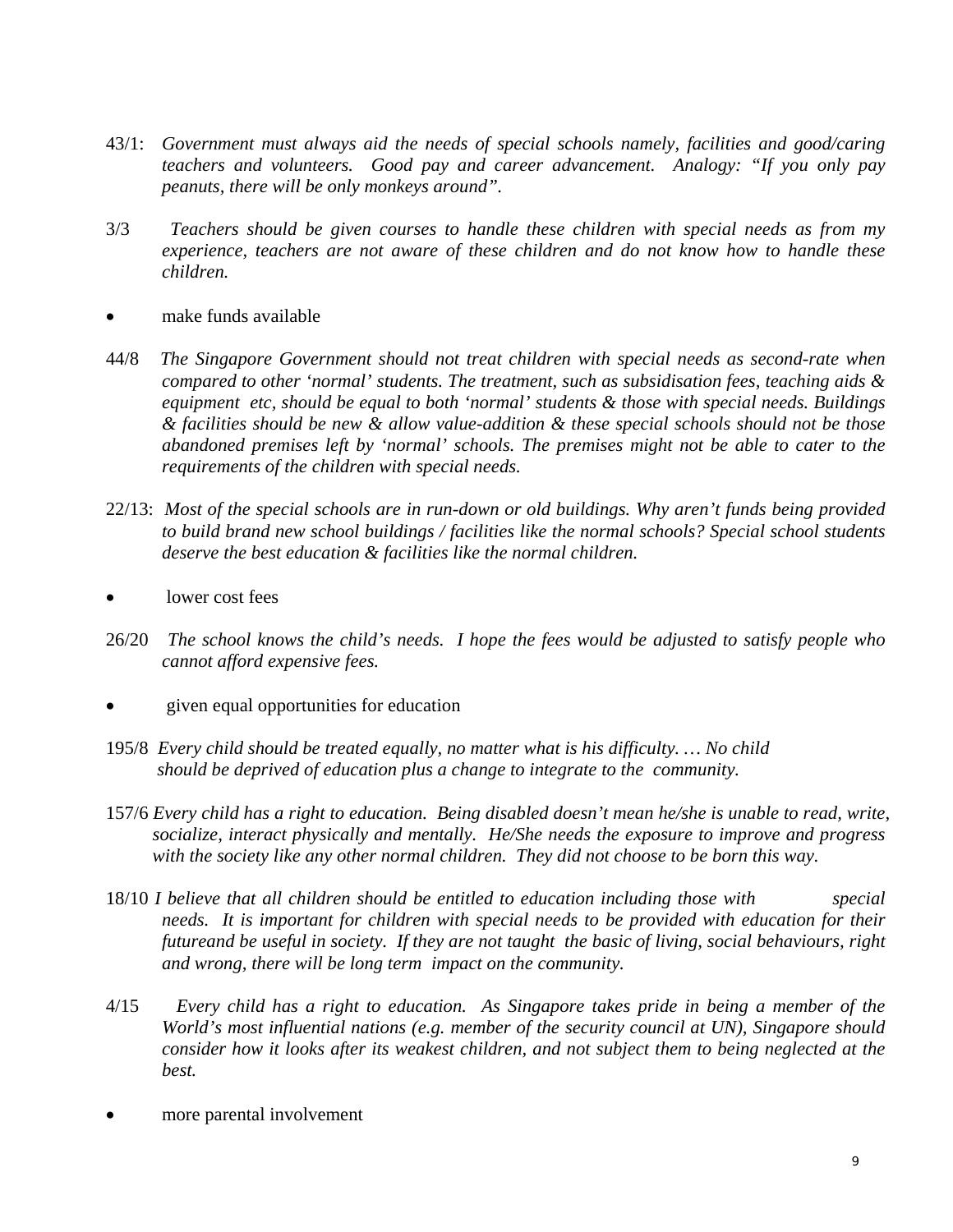- 25/11: *Parents & educators should be able to communicate more often about the child's progress in school, school programmes & opportunities for the child to excel in.*
- 31/11: *I believe that there are many networks that could be created in special education. It is a highly professional domain & must be supported by various institutions. To maintain a well-balanced data, the questionnaires must cover parents' views on government (MOE), school (special education), public education, etc.*

### **Perceptions of Parents in Different Age Groups**

Two significant differences of perceptions of parents in different age groups were reported in Table 4. Those below the age group of twenty were likely to strongly disagree with the statement that their children will not make a difference whether they are in school. Could it be that parents of different age groups held different views? Respondents aged 26 – 30 seemed to disagree most as compared to parents of other age groups. Could they be new parents trying to adjust to parenting problems and are more supportive of their children and are willing to stay home to train their children themselves? These 26 – 30 age range parents are also found to be more willing to pay for their children to attend schools. As supportive parents, they may also want the best for their children to be trained if necessary?

|     |                                          | Age Group of Parents |           |           |       |       |       |  |  |  |
|-----|------------------------------------------|----------------------|-----------|-----------|-------|-------|-------|--|--|--|
|     | Item                                     | Below                | $20 - 25$ | $26 - 30$ | 31-35 | 36-40 | above |  |  |  |
|     |                                          | 20                   |           |           |       |       | 40    |  |  |  |
| 3.  | It will not make a difference whether my | 1.2                  | 1.51      | 1.91      | 1.61  | 1.61  | 1.65  |  |  |  |
|     | child with special needs is in school.   |                      |           |           |       |       |       |  |  |  |
| 22. | I am willing to pay for my child with    | 2.22                 | 3.13      | 3.25      | 3.22  | 3.10  | 3.07  |  |  |  |
|     | special needs to attend school.          |                      |           |           |       |       |       |  |  |  |

**Table 4. Means of Significant Responses of Parents in Different Age Groups**

#### **Perceptions of Parents with Children of Different Age Groups**

Table 5 showed that there are significant differences in the perceptions or concerns of parents with children of different age groups. In general, parents with younger children (aged  $0 - 6$ ) are more positive. They perceived schools being able to provide better educational programmes for their children and that the longer their children are schooled, they are more likely to be better integrated into the community and thus, enhance their children's confidence. They are also less likely to strongly disagree that school will not make a difference in their children or that their children will have lower self-esteem or be mistreated in school. They also expressed willingness to pay for their children's schooling and have trained professionals to meet their children's needs. Parents of primary school children aged 7 – 12 are more concerned with the expensive transportation cost.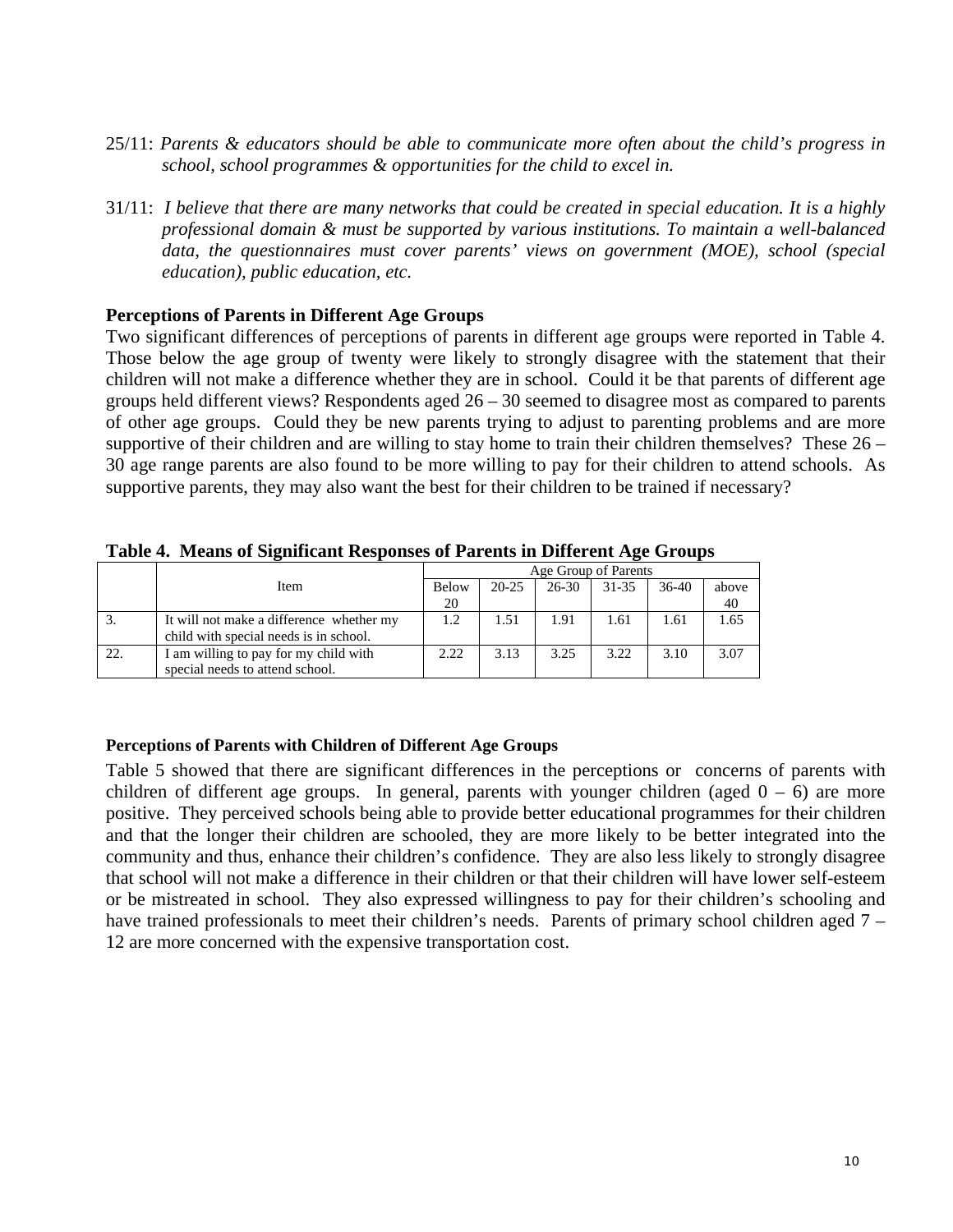|                                                                                                                                                   | <b>Age Group of Children</b> |        |           |          |  |  |
|---------------------------------------------------------------------------------------------------------------------------------------------------|------------------------------|--------|-----------|----------|--|--|
|                                                                                                                                                   | $0 - 6$                      | $7-12$ | $13 - 16$ | Above 16 |  |  |
| <b>Positive Perceptions</b>                                                                                                                       |                              |        |           |          |  |  |
| 12. Schools can plan and provide better educational<br>programmes for my child with special needs.                                                | 3.55                         | 3.46   | 3.44      | 3.42     |  |  |
| 15. The more time my child with special needs spends in<br>school, the more likely that he/she will be able to integrate<br>within the community. | 3.43                         | 3.36   | 3.31      | 3.35     |  |  |
| 16. Schooling will enhance the confidence of my child with<br>special needs.                                                                      | 3.45                         | 3.43   | 3.37      | 3.32     |  |  |
| <b>Negative Perceptions</b>                                                                                                                       |                              |        |           |          |  |  |
| 3. It will not make a difference whether my child with<br>special needs is in school.                                                             | 1.54                         | 1.61   | 1.67      | 1.66     |  |  |
| 4. Schooling will cause my child with special needs to have<br>lower self-esteem.                                                                 | 1.57                         | 1.68   | 1.69      | 1.73     |  |  |
| 20. I will not enrol my child with special needs in school as<br>he/she may be mistreated.                                                        | 1.73                         | 1.83   | 1.84      | 1.93     |  |  |
| <b>Transportation</b>                                                                                                                             |                              |        |           |          |  |  |
| 11. Transportation cost to school is too expensive as my<br>child with special needs requires special services to travel.                         | 2.95                         | 3.05   | 2.94      | 2.79     |  |  |
| <b>Other Concerns</b>                                                                                                                             |                              |        |           |          |  |  |
| 18. The waiting lists in some special schools are far too<br>long.                                                                                | 3.04                         | 2.86   | 2.75      | 2.78     |  |  |
| 21. There should be trained professionals to meet the<br>educational needs of my child with special needs in<br>schools.                          | 3.67                         | 3.58   | 3.48      | 3.52     |  |  |
| 22. I am willing to pay for my child with special needs to<br>attend school.                                                                      | 3.22                         | 3.16   | 3.03      | 3.04     |  |  |

**Table 5. Means of Significant Responses of Parents with Children of Different Age Groups** 

### **Perceptions of Parents of Children in Different Exceptional Groups**

Parents' perceptions were found earlier not only to be influenced by their own age group but also the age group of their children. However, Table 6 showed that parents' perceptions or concerns may also be influenced by the exceptionality of their children. Parents of ASD children tended to raise the rights of their children being educated as well as other concerns, such as, trained professionals and the long waiting list. However, they also expressed more willingness to pay for their children's schooling. Parents of hearing impaired children tended to express more regarding the distance from home to their special school.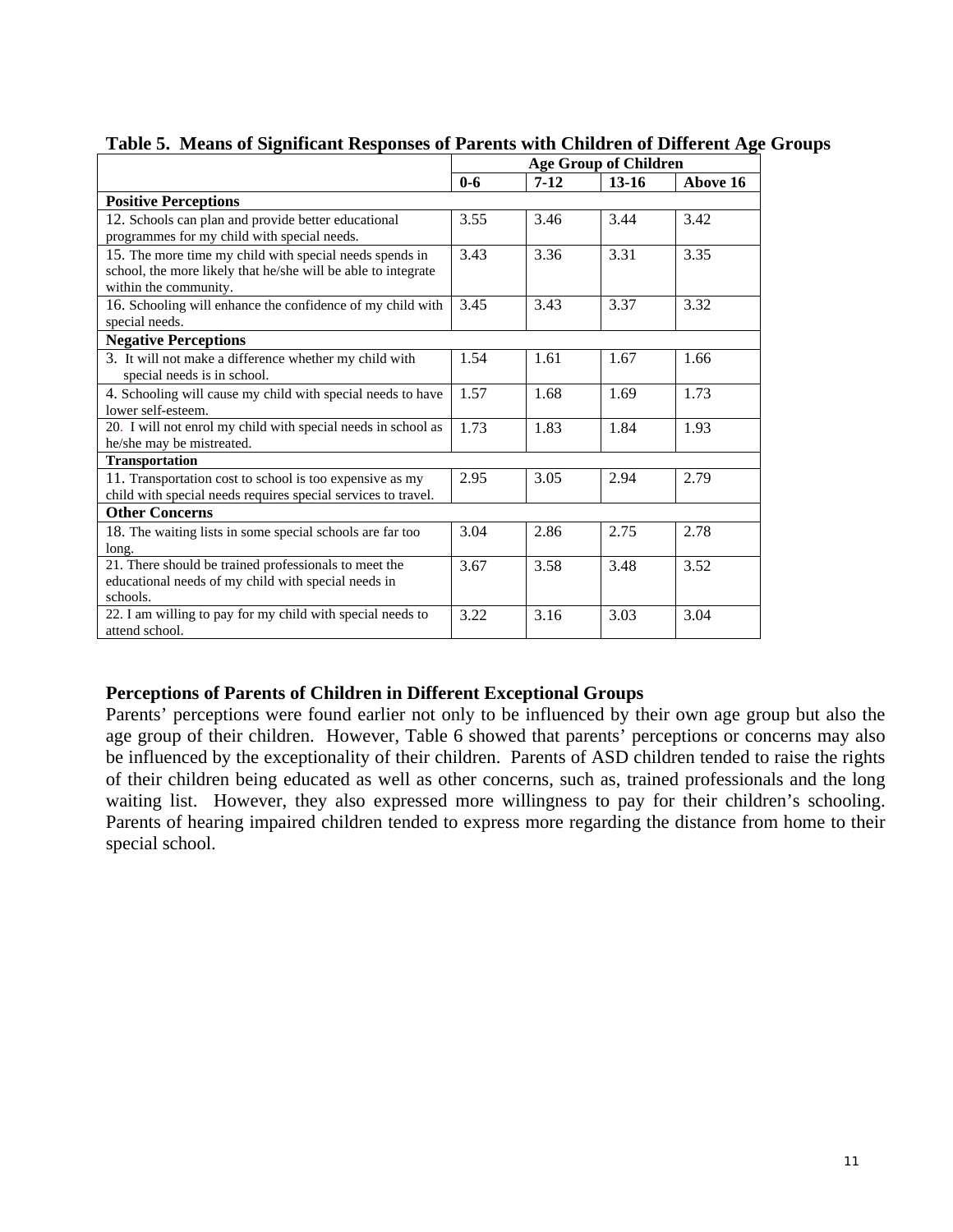| <b>Item</b>                                                                                                                                    | Intellectual<br>Disability | Hearing<br>Impairment | Visual<br>Impairment | Physical<br>Impairment | Multiply<br>Disabled | <b>ASD</b> |
|------------------------------------------------------------------------------------------------------------------------------------------------|----------------------------|-----------------------|----------------------|------------------------|----------------------|------------|
| 13. The education of children<br>with special needs should be<br>made compulsory as every<br>child has the right to be<br>educated.            | 3.56                       | 3.47                  | 3.52                 | 3.47                   | 3.54                 | 3.65       |
| 17 It is difficult to send my<br>child with special needs to<br>school as it is a long and<br>tiring journey to the nearest<br>special school. | 2.45                       | 2.63                  | 2.53                 | 2.57                   | 2.45                 | 2.35       |
| 18. The waiting lists in some<br>special schools are far too<br>long.                                                                          | 2.79                       | 2.51                  | 2.59                 | 2.81                   | 2.95                 | 3.28       |
| 21. There should be trained<br>professionals to meet the<br>educational needs of my child<br>with special needs in schools.                    | 3.54                       | 3.46                  | 3.60                 | 3.51                   | 3.58                 | 3.69       |
| 22. I am willing to pay for<br>my child with special needs<br>to attend school.                                                                | 3.09                       | 3.05                  | 2.88                 | 3.09                   | 3.21                 | 3.20       |

**Table 6. Means of Significant Responses of Parents of Children with Different Exceptionalities**

# **Conclusion**

The survey included only parents of children with special needs who are currently attending special schools. There are no means available to identify parents of children with special needs who are not in schools. Although only parents who have children in special schools are respondents for this survey, it is a fair representation of the views of parents of children with special needs. Furthermore, in the registration for Primary 1 in 2003, only 3 children were not accounted for (Davie, 2003). From this information, it is reasonable to conclude that the number of parents of children with special needs who have been excluded from the survey is insignificant.

The research has shown that parents are highly in favour that compulsory education be enforced for even children with special needs. Their concerns have also been shown to not only be influenced by their age but also by their children's age and exceptionality. The expensive cost of transportation and the long waiting lists are some of their major concerns.

Compulsory education is definitely seen as even more important for special children as compared to their normal peers if we are to reduce liability in the community.

### **Recommendations**

As over 90% of respondents advocate compulsory education for children with special needs, some parents who are unable to send their children to school shouldn't unnecessarily be penalized. They should be individually scrutinized to understand their problems. Some parents who didn't send their children to school may be due to the long waiting list in schools or may be due to financial difficulties. If such is the case, the National Council of Social Service (NCSS) or the government may need to recognize potential problems of parents and to consider ways of assisting parents in resolving these problems. If there are hardship cases, may be schools should be subsidized with transport, therapy fees and school fees to assist these parents.